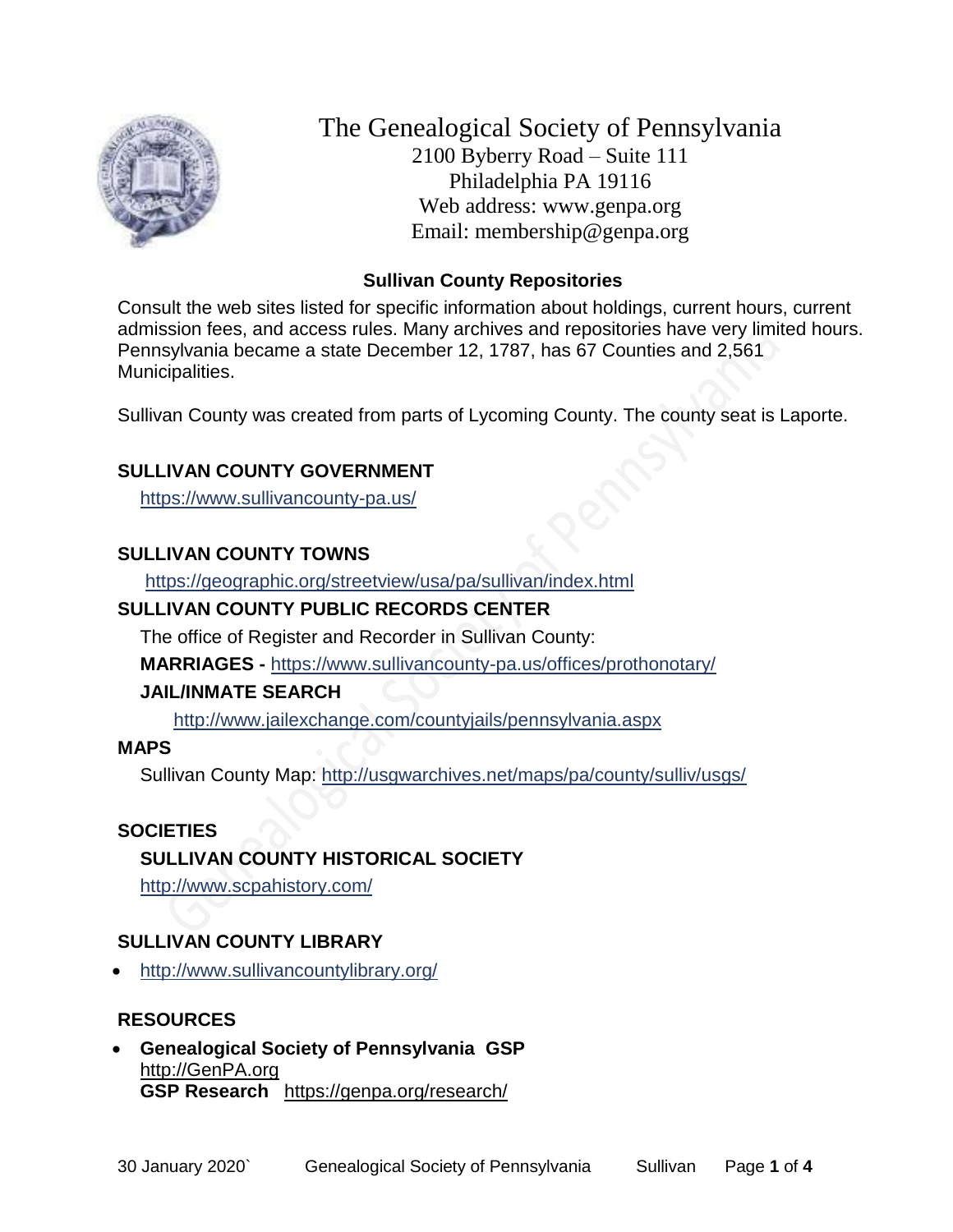- PAGenWeb **Sullivan** County [https://web.archive.org/web/20170621084200/http://www.rootsweb.ancestry.com:80/~p](https://web.archive.org/web/20170621084200/http:/www.rootsweb.ancestry.com:80/~pasulliv/) [asulliv/](https://web.archive.org/web/20170621084200/http:/www.rootsweb.ancestry.com:80/~pasulliv/)
- Obituaries –
- LDS <http://ldsgenealogy.com/PA> [http://www.newspaperobituaries.net/pennsylvania/sullivan\\_county\\_obituaries.htm](http://www.newspaperobituaries.net/pennsylvania/sullivan_county_obituaries.htm)
- County Newspapers o *The Sullivan Review*- <https://www.thesullivanreview.com/>
- **Random Acts of Kindness** <https://www.raogk.org/>
- **Family Search LDS:** <https://familysearch.org/>Free site but does require a login Collection List <https://familysearch.org/search/collection/list> [https://www.familysearch.org/wiki/en/Sullivan\\_County,\\_Pennsylvania\\_Genealogy](https://www.familysearch.org/wiki/en/Sullivan_County,_Pennsylvania_Genealogy)
- **Collections at the Historical Society of Pennsylvania HSP**  <http://hsp.org/collections>
	- HSP is membership based and there is a fee 1300 Locust Street, Philadelphia, PA 19107 215-732-6200 ext. 235 or [membership@hsp.org](mailto:membership@hsp.org)
- **RG-47. RECORDS OF THE COUNTY GOVERNMENTS** Guide to African American Resources at the Pennsylvania State Archives <http://www.phmc.state.pa.us/bah/aaGuide/AA-RG-47.html>
- **National Archives of Philadelphia** (**NARA**) Mid Atlantic Region: [http://www.nara.gov/research\\_rooms/mid\\_atlantic/](http://www.nara.gov/research_rooms/mid_atlantic/) **Records Request Process**

National Archives 14700 Townsend Road Philadelphia, Pennsylvania 19154-1096 Telephone: (215) 305-2044 Fax: (215) 305-2038 E-mail: [philadelphia.archives@nara.gov](mailto:philadelphia.archives@nara.gov) <https://www.archives.gov/philadelphia>

# **Naturalizations: NARA**

Pennsylvania: Philadelphia, 1790-1991; Pittsburgh, 1820-1979; Erie, 1940-1972; Scranton, 1901-1990; Wilkes-Barre, 1943-1972; Williamsport, 1909-1913; and Harrisburg, 1911-1917

# **MILITARY**

The National Archives at Philadelphia (**NARA**), through its partners Ancestry.com and Fold3.com, provides access to records relating to the military service of individuals from the American Revolution through World War II. Please note that Official Military Personnel Files from World War I to the present are held by the National Archives at St. Louis. <https://www.archives.gov/st-louis>

World War I and World War II, Fourth Enumeration Draft Cards can also be accessed through our partner sites. In addition, Records of the Selective Service System, 1940- 1969, for individuals from Delaware, Maryland, Pennsylvania, Virginia, and West Virginia are available from the National Archives at St. Louis. Copies of World War I draft cards can be requested from the National Archives at Atlanta [\(Atlanta.archives@nara.gov](mailto:Atlanta.archives@nara.gov) ).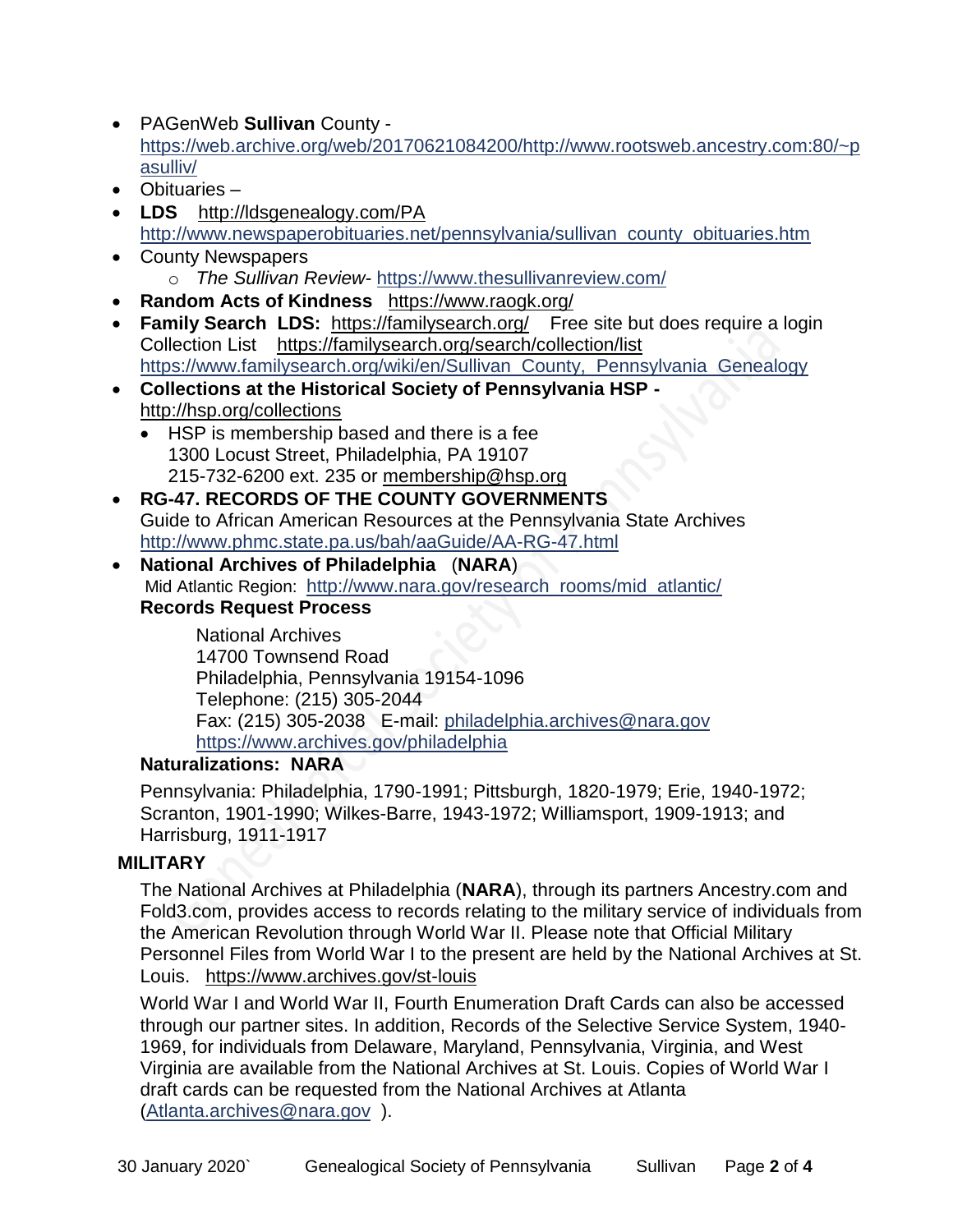For information on obtaining World War II era and later draft cards, please see <http://www.archives.gov/st-louis/archival-programs/other-records/selective-service.html> <https://www.archives.gov/philadelphia/public/family-history.html#military>

#### **Pennsylvania Military Records Research Guide**

<https://www.raogk.org/pennsylvania-genealogy/pa-military-records/>

#### **Probate – Wills Administrations**

Probate records may include Person's exact death date, Names of the family members, Family relationships, Names of spouses of children, Residences, Adoption or guardianship of minor children or dependents, Worth of the property and land holdings, Evidence of occupation, religion, or military service

**Family Search:** Pennsylvania Probate Records, 1683-1994 <https://familysearch.org/>

This collection includes probate records created in Pennsylvania counties. The records include wills, estate records and indexes.

### **State of Pennsylvania Vital Records**

The **Pennsylvania State Archives** collects, preserves and makes available for study the permanently-valuable public records of the Commonwealth, with particular attention given to the records of state government.

Mailing address: 350 North Street Harrisburg, PA 17120 Email: Email PA State Archives Phone: (717) 783-3281

GPS address: 801 North 3rd Street Harrisburg, PA 17102 Coordinates: 40.266080, - 76.886053

# **BIRTH CERTIFICATES**, 1906-1910

The Division of Vital Records (DVR) maintains birth records that occurred in Pennsylvania from 1906 to the present.

For information on public records (births occurring from 1906 to 1910), click on Pennsylvania State Archives <http://www.phmc.pa.gov/archives/Pages/default.aspx>or our Genealogy page.

[http://www.health.pa.gov/MyRecords/Certificates/Genealogy/Pages/14125.aspx#.WNvL](http://www.health.pa.gov/MyRecords/Certificates/Genealogy/Pages/14125.aspx#.WNvLKfkrJHY) **[KfkrJHY](http://www.health.pa.gov/MyRecords/Certificates/Genealogy/Pages/14125.aspx#.WNvLKfkrJHY)** 

# **Death Certificates**, 1906-1965

Original birth certificates for 1906-1910 and death certificates for 1906-1965 are available at the State Archives. Digital copies of the 1906-1908 birth certificates and the 1906-1963 death certificates may be found on Ancestry.com. Pennsylvania residents can access these records free of charge through Ancestry.com Pennsylvania. A free account can be created.

# **Certified Copies of Death Certificates**

The Division of Vital Records maintains records of deaths that occurred from 1906 to the present. Certified copies of death certificates (with a raised seal) http://www.health.pa.gov/MyRecords/Certificates/DeathCertificates/Pages/default.aspx# .WP4qlNLytHa

# **BIRTH AND DEATH CERTIFICATES PRIOR TO 1906**